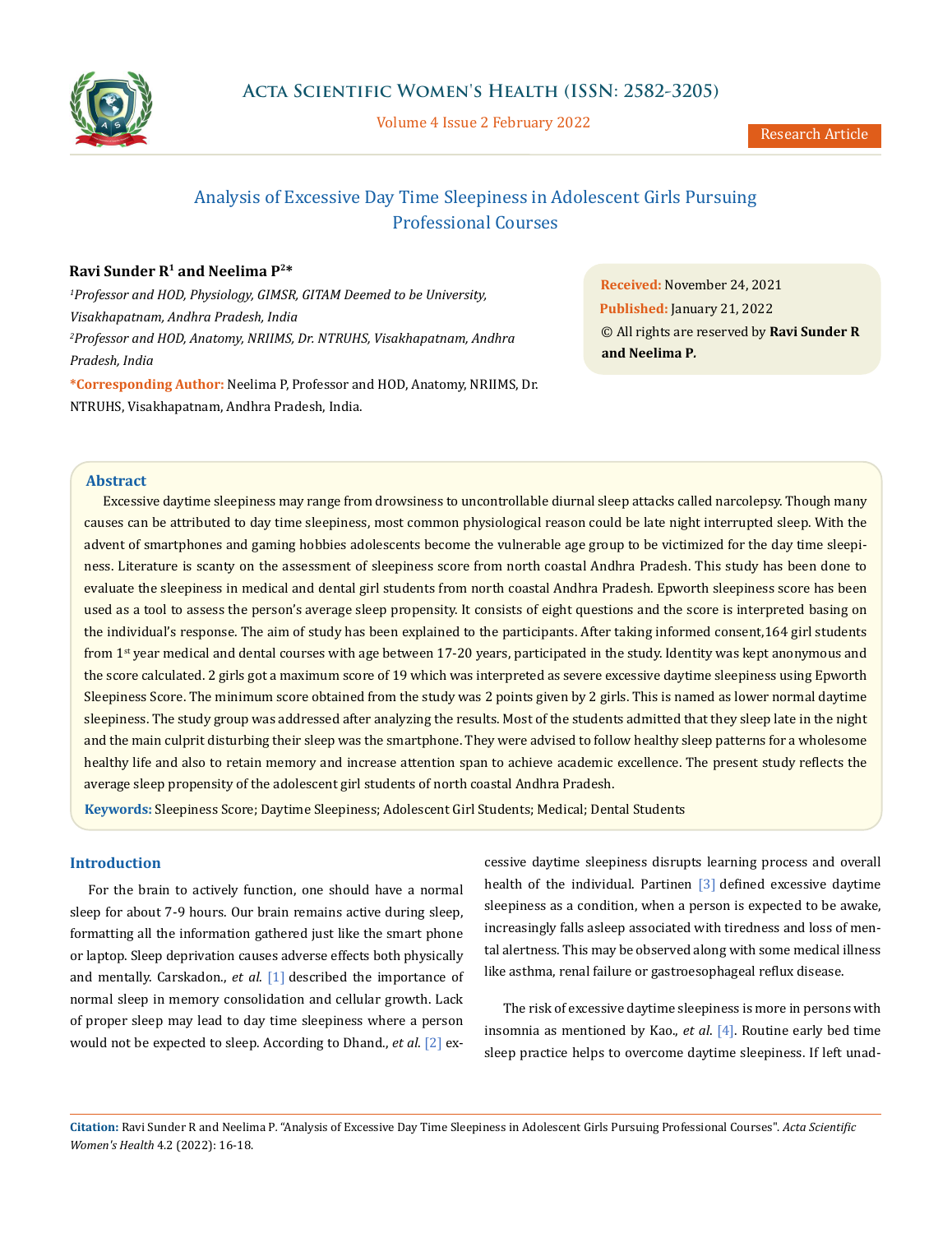dressed, excessive day time sleepiness may lead to long term complications. Panossian., *et al*. [5] stated the reduced quality of life as a deleterious effect of excessive daytime sleepiness. The academic performance of a student in a professional course is determined by the active brain status which in turn depends on the healthy sleeping habits of the individual. Late night or interrupted sleep patterns may lead to sleep disturbances causing day time sleepiness. The student remains inattentive academically during daytime resulting in poor performance. The present study has been undertaken to assess the daytime sleepiness among girls pursuing  $1<sup>st</sup>$  year medical and dental sciences from north coastal Andhra Pradesh.

# **Materials and Methods**

The aim of the study was explained to the medical and dental students. The research design is a cross-sectional study and the research method used was questionnaire based. The study sample included only girls who are adolescents with age ranging between 17-20years, as the study was intended for them. After taking informed consent, Epworth sleepiness scale with 8 questions was circulated by google forms. 164 girls took part in the study. They were asked to fill the appropriate option. Keeping identity anonymous, the reports were analysed and graphically represented.

# **Results**

The following results were obtained from the study.



**Graph 1:** Showing scores achieved by number of girls and percentage. LNDS: low normal daytime sleepiness HNDS : High normal daytime sleepiness EDS: Excessive daytime sleepiness.



**Graph 2:** Illustrating maximum and minimum scores from the study.

34.75% students report high normal daytime sleepiness. Maximum score from the study is 19 which falls in the range of 16-24 of Epworth sleepiness scale and is interpreted as excessive day time sleepiness.

Minimum score is 2, seen in the range of 0-7 and this corresponds to low normal daytime sleepiness.

#### **Discussion**

Healthy sleep plays a vital role in physical and mental well being of an individual. Good sleep habits and perfect sleep routine makes a person to think wise and stay strong. Sleep deprivation, due to consistent lack of sleep or reduced sleep quality may lead to daytime sleepiness affecting the physical and mental health. Students in particular, adolescents pursuing professional courses, should have a sound sleep with good sleeping habits and routine. This reflects on their academic abilities. Dagnew., *et al*. [6] reported high prevalence of excessive daytime sleepiness in medical students adversely affecting their academic performance. Rose., *et al*. [7] correlated the association of depression in excessive daytime sleepiness. Hormonal alterations have also been observed due to excessive daytime sleepiness. Muhlen., *et al*. [8] illustrated the role of cortisol on hippocampus causing depression in day time sleepiness. Alsaggaf., *et al*. [9] stated that excessive daytime sleepiness is associated with stress. Psychological effects of excessive daytime sleepiness have been postulated by Mume., *et al*. [10] in their study. By this it is understood that a healthy sleep of 7-9 hours is essential to get rid of daytime sleepiness. The present study has been done to

**Citation:** Ravi Sunder R and Neelima P*.* "Analysis of Excessive Day Time Sleepiness in Adolescent Girls Pursuing Professional Courses". *Acta Scientific Women's Health* 4.2 (2022): 16-18.